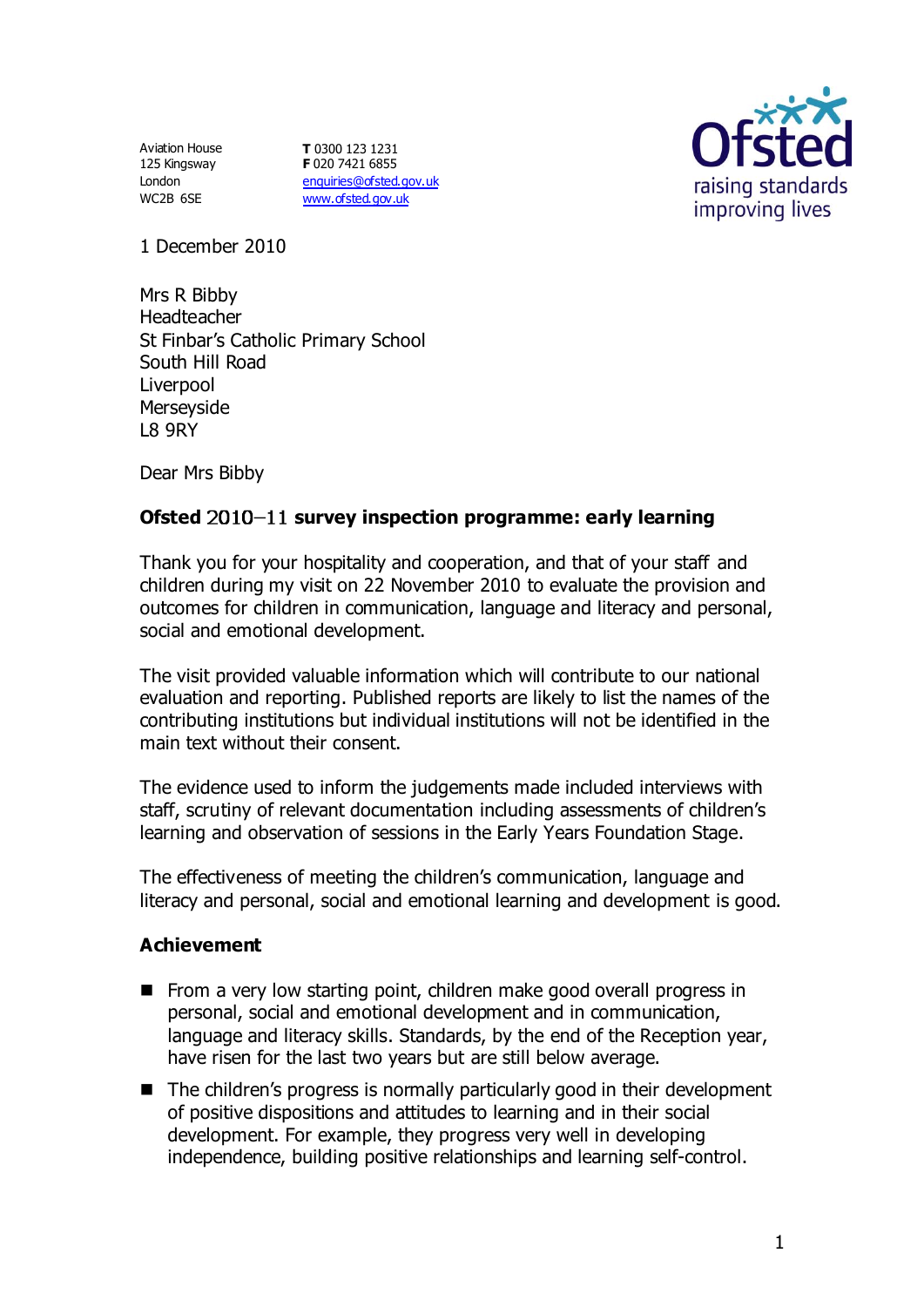- Within communication, language and literacy, the children make best progress in their ability to link sounds and letters, a key skill for reading. Attainment in this element of learning improved dramatically last year, to a broadly average level. This followed a concerted effort to teach phonic skills more systematically and rapidly.
- Children's writing skills have been poor for some years. However, there are early signs of improvement with the current Reception children. A number of them have started using recognisable letter shapes in their attempts at writing and, with adult support, can use their phonic knowledge to write the correct first letter in a word.
- Children enjoy learning in the attractive and well-organised Early Years Foundation Stage unit. They gain in confidence and play purposefully. They have excellent relationships with the staff.

## **Quality of provision**

- The Early Years Foundation Stage Unit provides a rich learning environment in a welcoming and supportive atmosphere. There are lots of interesting activities provided for the children indoors and out.
- Staff understand the requirements for the Early Years Foundation Stage and how young children learn most effectively. The teaching observed was of a predominantly good quality, as would be expected from the children's progress over time. Staff are quick to capitalise on opportunities arising in children's self-selected activities to get them thinking and communicating and to extend their vocabulary.
- The provision to develop children's spoken language and their early reading and writing skills is improving. For example, many opportunities for writing are built into play activities and children enjoy having conversations over the 'talking tubes' outside.
- Staff know where children are up to in their learning and note significant achievements made by each child. The arrangements for recording assessments of children's progress in learning have improved this year. Previously, they were too cumbersome to use to guide planning. Nonetheless, senior staff are aware of the need to review procedures and further refine them to ensure that they provide all the information necessary to steer the provision and planning for improvement.
- The school has strong partnerships with the children's parents and carers which enable them to contribute to their children's progress and promote their well-being. The school provides much additional support for children with particular difficulties and for their families.